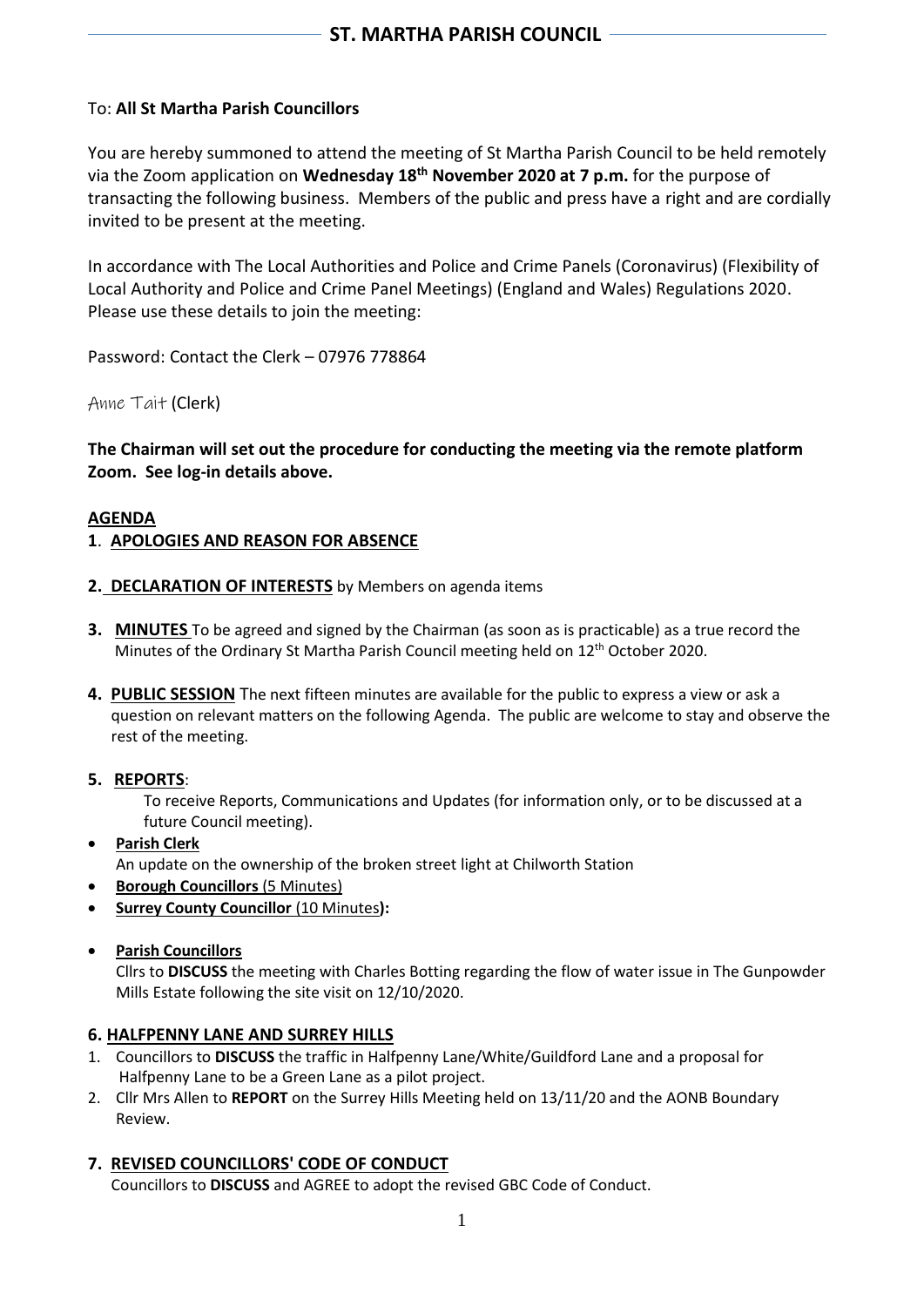## **8. WEBSITE ACCESSIBILITY**

 Cllrs to **NOTE** and **DISCUSS** the message from CowShed Design on 09/11/2020 and the Clerk to report any update.

## **9. THE GUNPOWDER MILLS**

# • West Lodge:

To **NOTE** any updates on the West Lodge Planning Application and proposed Lease from GBC.

### **10. PLANNING**

(a) **To RECEIVE and NOTE** the outcome of applications previously reported:

- **20/P/01432**: Arkaig, 26 Roseacre Gardens, Chilworth GU4 8RQ. Front and rear extension along with changes to fenestration. *GBC APPROVED 15/10/2020*.
- **20/P/01354**: Brantyngeshay, Sample Oak Lane, Chilworth GU4 8RE**.** Proposed extensions to the front, side, and rear elevations, following demolition of existing rear extensions and conservatory. Changes to doors, windows, and fenestration. *GBC REFUSED 03/11/2020.*
- **20/P/01568**: Sample Oak, Sample Oak Lane, Chilworth, GU\$ 8QR. Single Storey side/rear infill extension. *GBC APPROVED 05/10/2020*
	- **(b) To RECEIVE and NOTE** applications received since last meeting (12/10/2020) Cllrs to discuss and agree a response to GBC on the following applications:
- 20/P/01748 **- 138 Dorking Road, Chilworth, GU4 8RF** Erection of a single storey side extension
- 20/P/01792 **- 32 Halfpenny Close, Chilworth, GU4 8NH** Ground floor rear extension, following demolition of existing garage and conservatory
- 20/P/01860 **- 2A Roseacre Gardens, Chilworth, GU4 8RQ -** Proposed new front porch 2 storey side extension, rear balcony, rear Juliet balcony and changes to fenestration, following demolition of double garage and store.
- 20/P/01820 **- Longmead, Halfpenny Lane, Chilworth, GU4 8PY – (Certificate of Lawfulness**) for a proposed development to establish whether the siting of a mobile home would be lawful
- 20/P/01496 **Basie Cottage, 24 Roseacre Gardens, Chilworth GU4 8RQ** Front Entrance Porch

# **11. HIGHWAYS AND RIGHTS OF WAY**

To **RECEIVE** any report or request

## **12. CHILWORTH WAR MEMORIAL**

Cllrs to **NOTE** the meeting with John Bailey on 19/11/2020.

#### **13. CORRESPONDENCE**

To **RECEIVE** any recent correspondence – not previously circulated

#### **14. FINANCIAL MATTERS**

- (a) Cllrs to **RECEIVE and APPROVE** and sign the schedule of cheques
- (b) Cllrs to **RECEIVE and APPROVE** the bank reconciliation to 31/10/2020